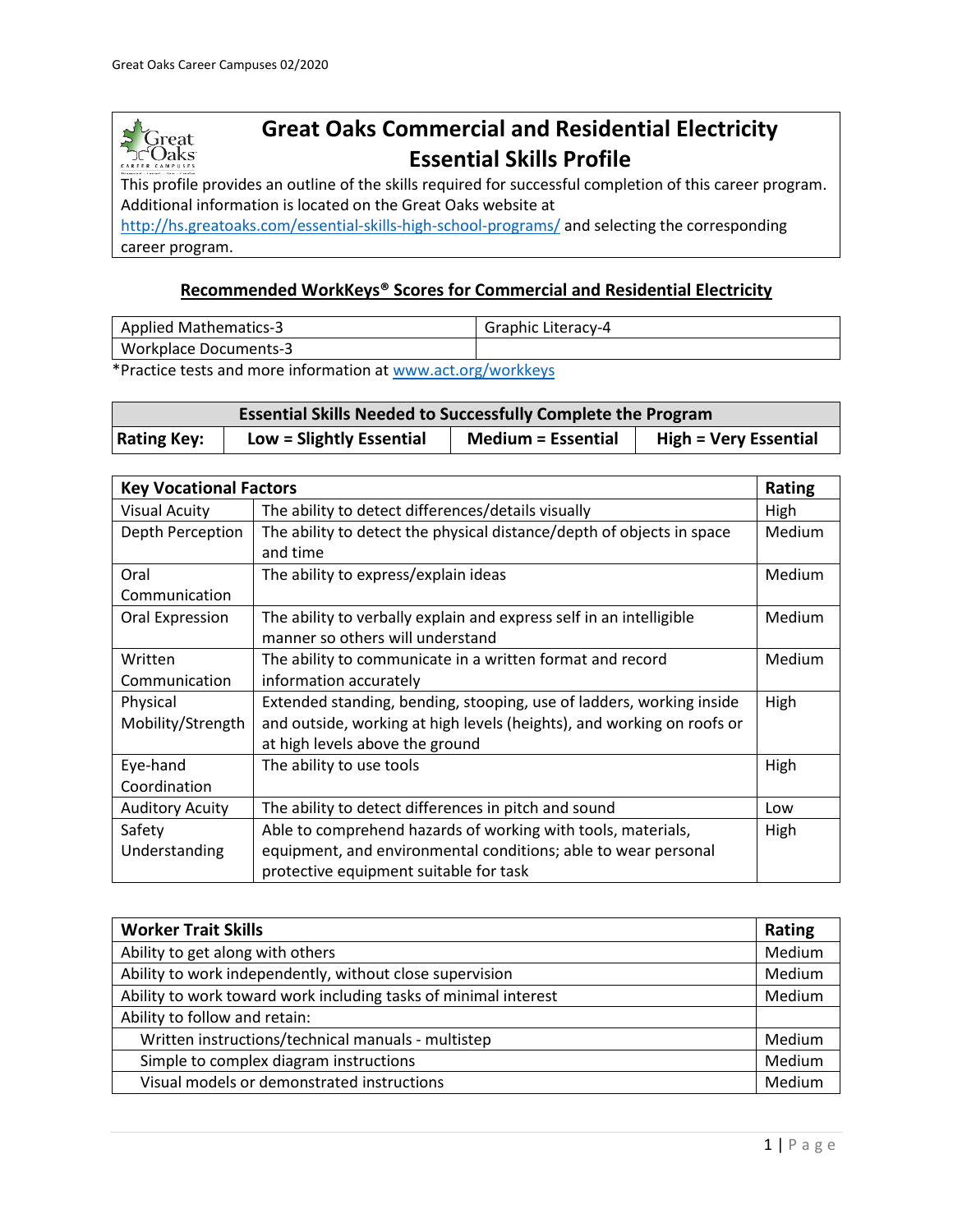| Ability to use tools of trade (wire or cable cutter, voltage or current meters, stripping |        |
|-------------------------------------------------------------------------------------------|--------|
| tools, screwdrivers, cable reels, hoists, ladders, circuit testes, utility knives, etc.)  |        |
| Ability to use numerical data (count, measure, compute, etc.) in applied setting          | Medium |
| Ability to discriminate between objects of similar:                                       |        |
| Size                                                                                      | Medium |
| Shape                                                                                     | Medium |
| Color (MUST be able to distinguish between colors)                                        | High   |
| Spatial relationship                                                                      | Medium |
| Ability to organize work process/follow defined procedures                                | High   |
| Coordination (eye-hand)                                                                   | High   |
| Able to sequence events or follow a sequence as necessary.                                | High   |
| Active Listening: Give full attention to what other people are saying, taking time to     | High   |
| understand the points being made, asking appropriate questions and not interrupting.      |        |
| Quality Control Analysis: Conducting tests and inspections of products, services, or      | High   |
| processes to evaluate quality or performance.                                             |        |
| Critical Thinking: Using logic and reasoning to identify the strengths and weaknesses of  | High   |
| alternative solutions, conclusions or approaches to problems.                             |        |

| Reading Skills *See Recommended WorkKeys® Scores Above |                            |  |
|--------------------------------------------------------|----------------------------|--|
| Grade level: 8-12                                      |                            |  |
| Math Skills *See Recommended WorkKeys® Scores Above    |                            |  |
| Counting, recording, comparing, calculating            | Whole numbers and decimals |  |
| Calculating fractions, decimals, ratios, order of      | Geometry                   |  |
| operations                                             |                            |  |
| Ratio, Algebra, Formulas, Square Roots                 |                            |  |

# **Additional Abilities Required**

| <b>Near Vision</b>          | The ability to see details at close range (within a |
|-----------------------------|-----------------------------------------------------|
|                             | few feet of the observer).                          |
| <b>Manual Dexterity</b>     | The ability to quickly move your hand, your hand    |
|                             | together with your arm, or your two hands to        |
|                             | grasp, manipulate, or assemble objects.             |
| <b>Information Ordering</b> | The ability to arrange things or actions in a       |
|                             | certain order or pattern according to a specific    |
|                             | rule or set of rules (e.g., patterns of numbers,    |
|                             | letters, words, pictures, mathematical              |
|                             | operations).                                        |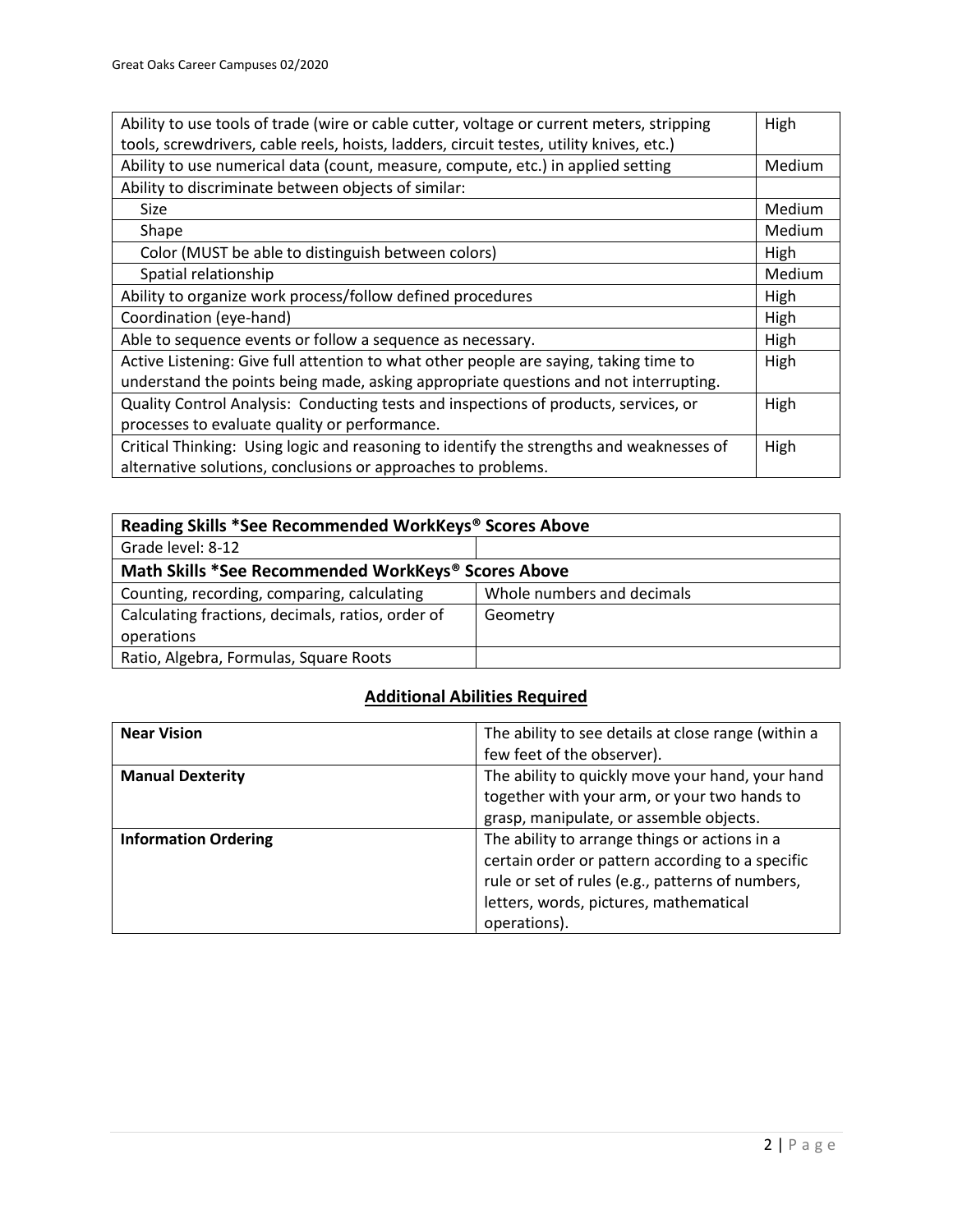| <b>English Language</b>          | Knowledge of the structure and content of the<br>English language including the meaning and<br>spelling of words, rules of composition, and<br>grammar. |
|----------------------------------|---------------------------------------------------------------------------------------------------------------------------------------------------------|
| <b>Mechanical</b>                | Knowledge of machines and tools, including their                                                                                                        |
|                                  | designs, uses, repair, and maintenance.                                                                                                                 |
| <b>Building and Construction</b> | Knowledge of materials, methods, and the tools                                                                                                          |
|                                  | involved in the construction or repair of houses,                                                                                                       |
|                                  | buildings, or other structures such as highways                                                                                                         |
|                                  | and roads.                                                                                                                                              |

### **Knowledge Required in Commercial and Residential Electricity Field**

#### **Commercial and Residential Electricity Work Activities**

| Measure, cut, and bend wire and conduit, using                                                | Trace out short circuits in wiring, using test                                                                          |
|-----------------------------------------------------------------------------------------------|-------------------------------------------------------------------------------------------------------------------------|
| measuring instruments and hand tools.                                                         | meter.                                                                                                                  |
| Strip insulation from wire ends, using wire                                                   | Examine electrical units for loose connections                                                                          |
| stripping pliers, and attach wires to terminals for                                           | and broken insulation and tighten connections,                                                                          |
| subsequent soldering.                                                                         | using hand tools.                                                                                                       |
| Construct controllers and panels, using power                                                 | Drill holes and pull or push wiring through                                                                             |
| drills, drill presses, taps, saws, and punches.                                               | openings, using hand and power tools.                                                                                   |
| Clean work area and wash parts.                                                               | Install copper-clad ground rods, using a manual<br>post driver.                                                         |
| Maintain tools, vehicles, and equipment and keep<br>parts and supplies in order.              | Transport tools, materials, equipment, and<br>supplies to work site by hand, hand truck, or<br>heavy, motorized truck.  |
| Thread conduit ends, connect couplings, and                                                   | Disassemble defective electrical equipment,                                                                             |
| fabricate and secure conduit support brackets,                                                | replace defective or worn parts, and reassemble                                                                         |
| using hand tools.                                                                             | equipment, using hand tools.                                                                                            |
| Requisition materials, using warehouse                                                        | Solder electrical connections, using soldering                                                                          |
| requisition or release forms.                                                                 | iron.                                                                                                                   |
| Erect electrical system components and<br>barricades, and rig scaffolds, hoists, and shoring. | String transmission lines or cables through ducts<br>or conduits, under the ground, through<br>equipment, or to towers. |
| Perform semi-skilled and unskilled laboring duties                                            | Operate cutting torches and welding equipment,                                                                          |
| related to the installation, maintenance and                                                  | while working with conduit and metal                                                                                    |
| repair of a wide variety of electrical systems and                                            | components to construct devices associated with                                                                         |
| equipment.                                                                                    | electrical functions.                                                                                                   |
| Dig trenches or holes for installation of conduit or                                          | Trim trees and clear undergrowth along right-of-                                                                        |
| supports.                                                                                     | way.                                                                                                                    |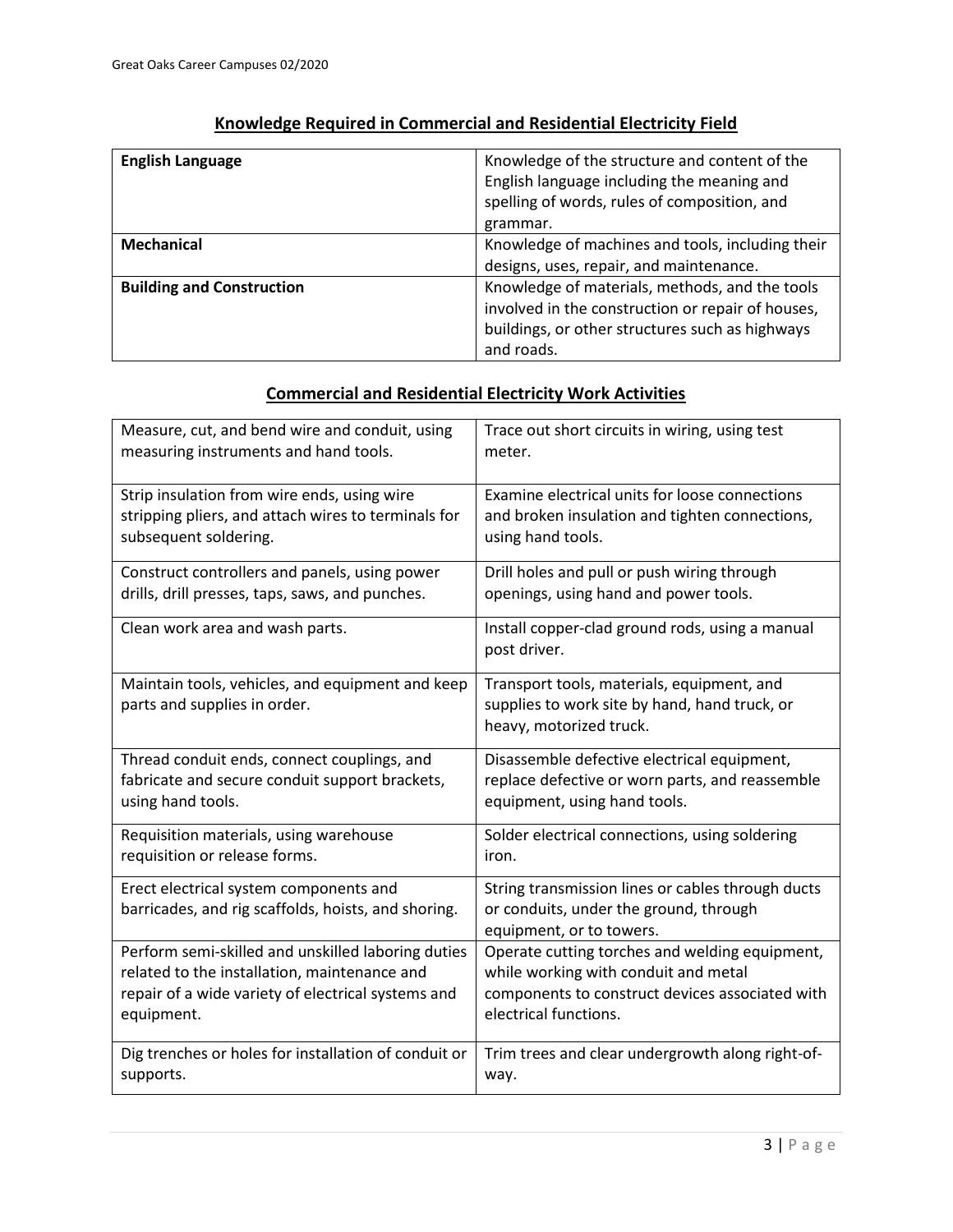| Bolt component parts together to form tower                                                                                                                                                                                       | Paint a variety of objects related to electrical                                                                                                                       |
|-----------------------------------------------------------------------------------------------------------------------------------------------------------------------------------------------------------------------------------|------------------------------------------------------------------------------------------------------------------------------------------------------------------------|
| assemblies, using hand tools.                                                                                                                                                                                                     | functions.                                                                                                                                                             |
| Raise, lower, or position equipment, tools, and<br>materials, using hoist, hand line, or block and<br>tackle.                                                                                                                     | Break up concrete, using air hammer, to facilitate<br>installation, construction, or repair of equipment.                                                              |
| Plan layout and installation of electrical wiring,<br>equipment, or fixtures, based on job<br>specifications and local codes.                                                                                                     | Connect wires to circuit breakers, transformers,<br>or other components.                                                                                               |
| Test electrical systems or continuity of circuits in<br>electrical wiring, equipment, or fixtures, using<br>testing devices, such as ohmmeters, voltmeters,<br>or oscilloscopes, to ensure compatibility and<br>safety of system. | Inspect electrical systems, equipment, or<br>components to identify hazards, defects, or the<br>need for adjustment or repair, and to ensure<br>compliance with codes. |
| Prepare sketches or follow blueprints to                                                                                                                                                                                          | Diagnose malfunctioning systems, apparatus, or                                                                                                                         |
| determine the location of wiring or equipment                                                                                                                                                                                     | components, using test equipment and hand                                                                                                                              |
| and to ensure conformance to building and safety                                                                                                                                                                                  | tools to locate the cause of a breakdown and                                                                                                                           |
| codes.                                                                                                                                                                                                                            | correct the problem.                                                                                                                                                   |
| Work from ladders, scaffolds, or roofs to install,                                                                                                                                                                                | Maintain current electrician's license or                                                                                                                              |
| maintain, or repair electrical wiring, equipment,                                                                                                                                                                                 | identification card to meet governmental                                                                                                                               |
| or fixtures.                                                                                                                                                                                                                      | regulations.                                                                                                                                                           |

### **Technology**

| Word Processing software           | Spreadsheet software                        |
|------------------------------------|---------------------------------------------|
| Office Suite software              | Data Base user interface and query software |
| Computer aided design CAD software |                                             |

# **Available Certifications**

| NCCER Core (6 points)                | CPR/First Aid Certification (1 point)       |
|--------------------------------------|---------------------------------------------|
| NCCER Level 1-Electricity (6 Points) | OHSA 10-Construction Industry (1 point)     |
| NCCER Level 2-Electricity            | Man Lift Operations Certification (1 point) |